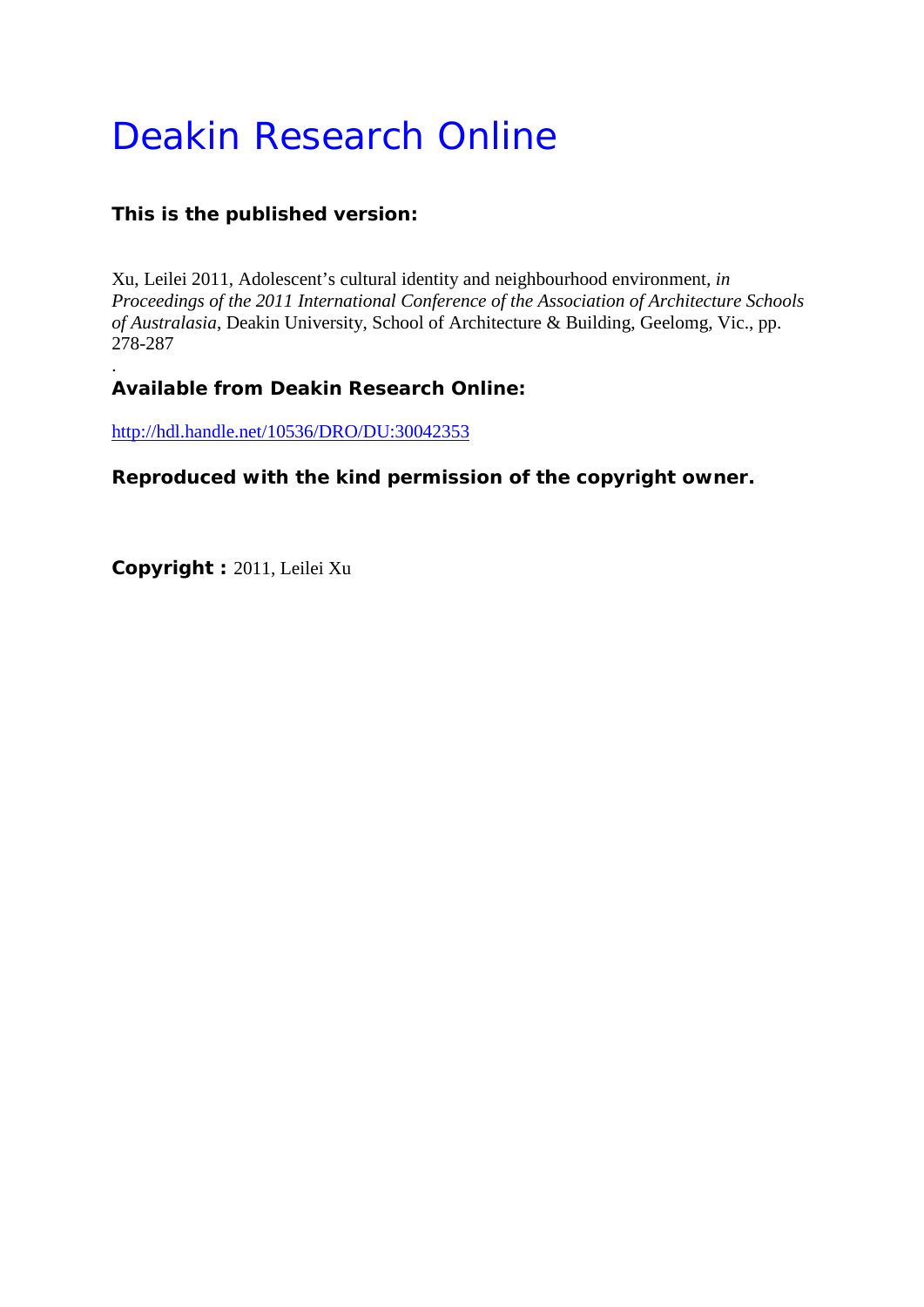#### **ADOLESCENT'S CULTURAL IDENTITY AND NEIGHBOURHOOD ENVIRONMENT**

Leilei Xu Deakin University, Australia, leilei@deakin.edu.au

## **ABSTRACT**

**Objective:** this study aims to find out how adolescents in Australia identify themselves culturally, and how adolescents from different cultural groups differ in their assessments of their neighbourhood environments. **Methods:** one hundred and sixty-six adolescents in Sydney completed a self-administered questionnaire, which collected information of their neighbourhood environments and their cultural backgrounds. **Results:** adolescents reported a great variety (67) of different cultural backgrounds, clustered into three cultural groups: Australian cultural identity group, Heritage cultural group, and Biculturalism group. Although no significant difference was found on most neighbourhood environment factors between the cultural groups, adolescents from Heritage cultural group scored significantly lower on the factor Vegetation & Facilities. **Conclusions:** The results of this study suggest that the overall neighbourhood environments for adolescents from different cultural groups are satisfactory. However, ethnic minority adolecents live in neighbourhoods with less vegetation and facilities, which suggest that spatial inequity related to ethnic backgrounds still exist in Australia.

#### **BACKGROUD**

#### **Urban Space Inequity**

In the social sciences, space is conceptualised as a theoretical tool to understand power. Space is not just a context of social actions; rather it actively structures and mediates social actions. The use and control of space are continuously negotiated, and power is spatialized through this process (Jaffe, 2009). In order to understand the relationship between space and power, French philosopher Michel Foucault (1984) proposed the concept of spatial 'technique' of domination: those in power attempt to maintain their position through division and control of space, and through the separation of groups or individuals. Therefore, space is a vital part of the battle for control and surveillance of individuals, and it is a battle for domination. Foucault used the military camp as an example of spatial representation of power. In a military camp, the military hierarchy can be read in the ground itself, by the place occupied by the tents and the buildings reserved for each rank (Elden & Crampton, 2007; Foucault, 1984). Some other examples of spatial inequity related to power include the differences between 'developed' and 'developing' nations, 'good' and 'bad' neighbourhoods, and the uneven distribution of resources through space (Jaffe, 2009).

There is a rich body of research that investigated the inequities of urban space. There has been a particular interest in investigating how new migrant groups struggle to make a new home in cities and gain acceptance from the broader urban population. There are evidences worldwide showing that as newcomers attempt to become integrated into the urban fabric, they suffer varying levels of stigmatisation and socio-spatial marginalisation (Jaffe, 2009). For example, urban-rural migrants in developing countries often start their urban living in slums and squatter areas (La Greca, 1977; Richardson, 1977); and minority-ethnic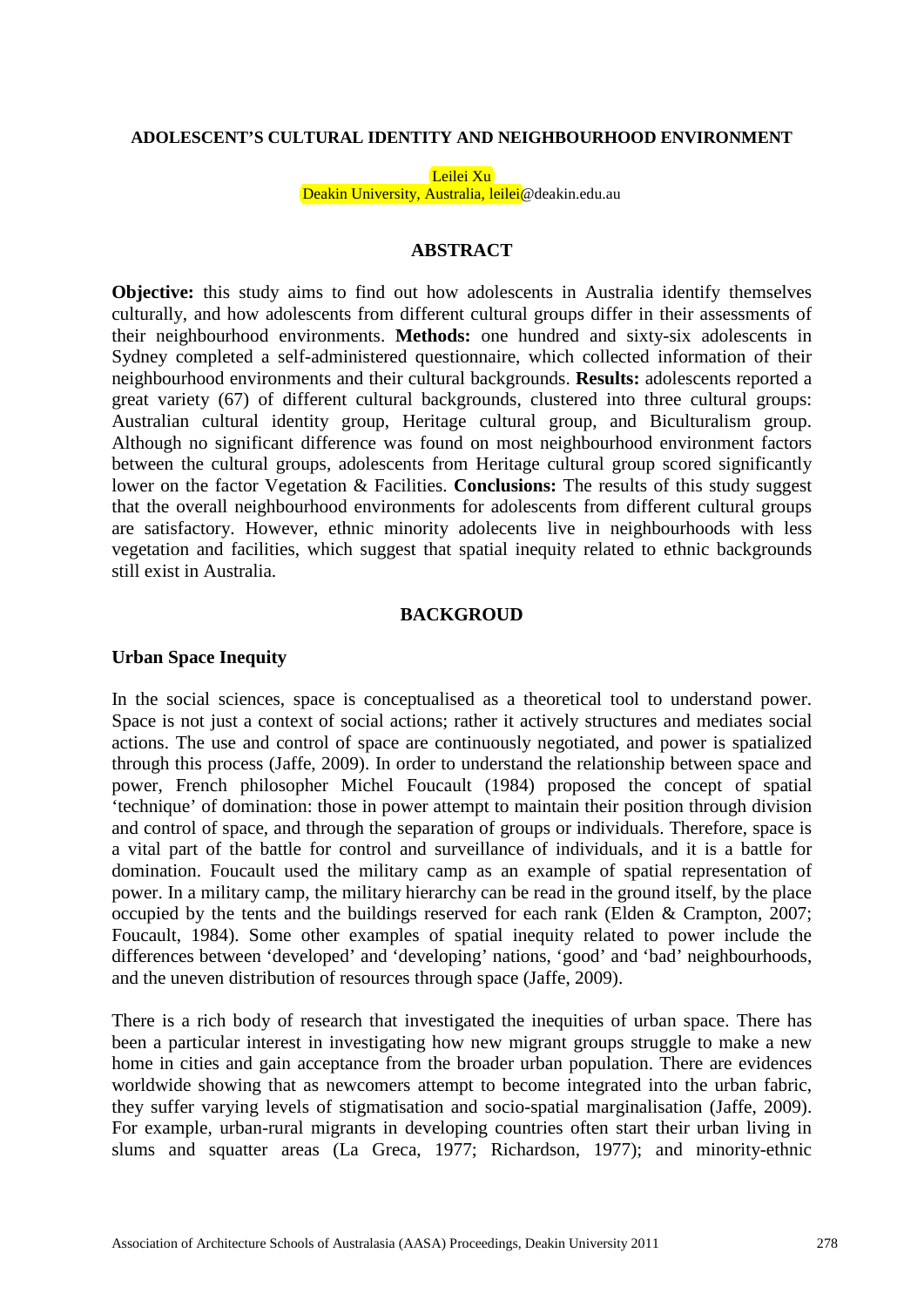background immigrants and refugees to the developed countries are often segregated in lowincome neighbourhoods (Ihlanfeldt & Scafidi, 2002).

In developing regions, cities are destinations of rural-urban migration. Estimated by United Nations Human Settlements Program (2003), 95 percent of the world's population growth in the next 30 years will be absorbed by the urban areas of less developed regions, whose population will probably rise from approximately 2 billion in 2000 to just below 3.5 billion in 2030. The rapid urban migration in developing regions has been associated with poverty (Brockerhoff & Brennan, 1998) and a widespread proliferation of slum and squatter areas (Costello, 1987). A number of observers have suggested that slums and squatter areas function as the predominant first destination for rural-urban migrants (La Greca, 1977; Richardson, 1977). As a result, the United Nations estimates that somewhere between 835 million and 2 billion people now live in some type of slum, which can be found in many metropolitan areas in Asia, Africa and Latin America (Sheehan, 2002).

In developed countries, ethnic minorities' limited financial and other resources, the prejudice and discrimination against them, and sometimes their own preferences have resulted in ethnic segregation in cities (Ihlanfeldt & Scafidi, 2002; Kumar & Leung, 2005). For example, in Canadian cities, new immigrant groups and visible minorities such as 'Black' Africans, are more likely than non-immigrants to live in poor-quality housing and in neighbourhoods with high rates of poverty (Kazamipur & Halli, 2000; Opoku-Dapaah, 2006). In the United States, racial segregation remains a prominent feature of the metropolitan areas, and there is growing isolation of poor minority households. For example, poor Blacks and Hispanics were far more likely than poor Whites to live in poor neighbourhoods (Squires & Kubrin, 2005). Cross-national research indicated that on ethnic and racial segregation is lower in European cities than in American cities (Musterd, 2005). However, as different European cities attracted people from different non- or late-industrialized countries or former colonies (Musterd, 2005), urban ethnic segregation has been the subject of heated discussions in Europe (Ireland, 2008). For example, the majority of the residents of Marxloh (a disadvantaged neighborhoods in Germany) are Turkish immigrants, who have a much lower housing and living standard than other resident groups (Hanhörster, 2001).

## **Multicultural Australia & National Identity**

Australia was home to indigenous people for at least 40,000 years ("Indigenous Australians", 2011), until it was established as a British colonial settler society in  $17<sup>th</sup>$  century ("History of Australia", 2011). Various policies of the Australian government had being trying to keep Australia "British and White". For example, at the start of World War II, Prime Minister John Curtin said: "This country shall remain forever the home of the descendants of those people who came here in peace in order to establish in the South Seas an outpost of the British race" (Australian Government: Department of Immigration and Citizenship, 2009). As a result, the Australian population has been homogenous by the end of World War II. In the 1940s, 99% of Australian population had British heritage. Only 9% of Australians were born overseas, and 90% of them were from either UK or New Zealand (Mirjana, 2011).

After World War II, multi-ethnic immigration from Europe changed the homogeneity of Australian population. There were large numbers of immigrants from European countries such as Italy, Greece and Yogoslavia (Mirjana, 2011; "White Australian Policy", 2011). As the immigration policy encouraged European immigration and sought to have non-white refugees deported, Australia was almost exclusively European in its population's ethnic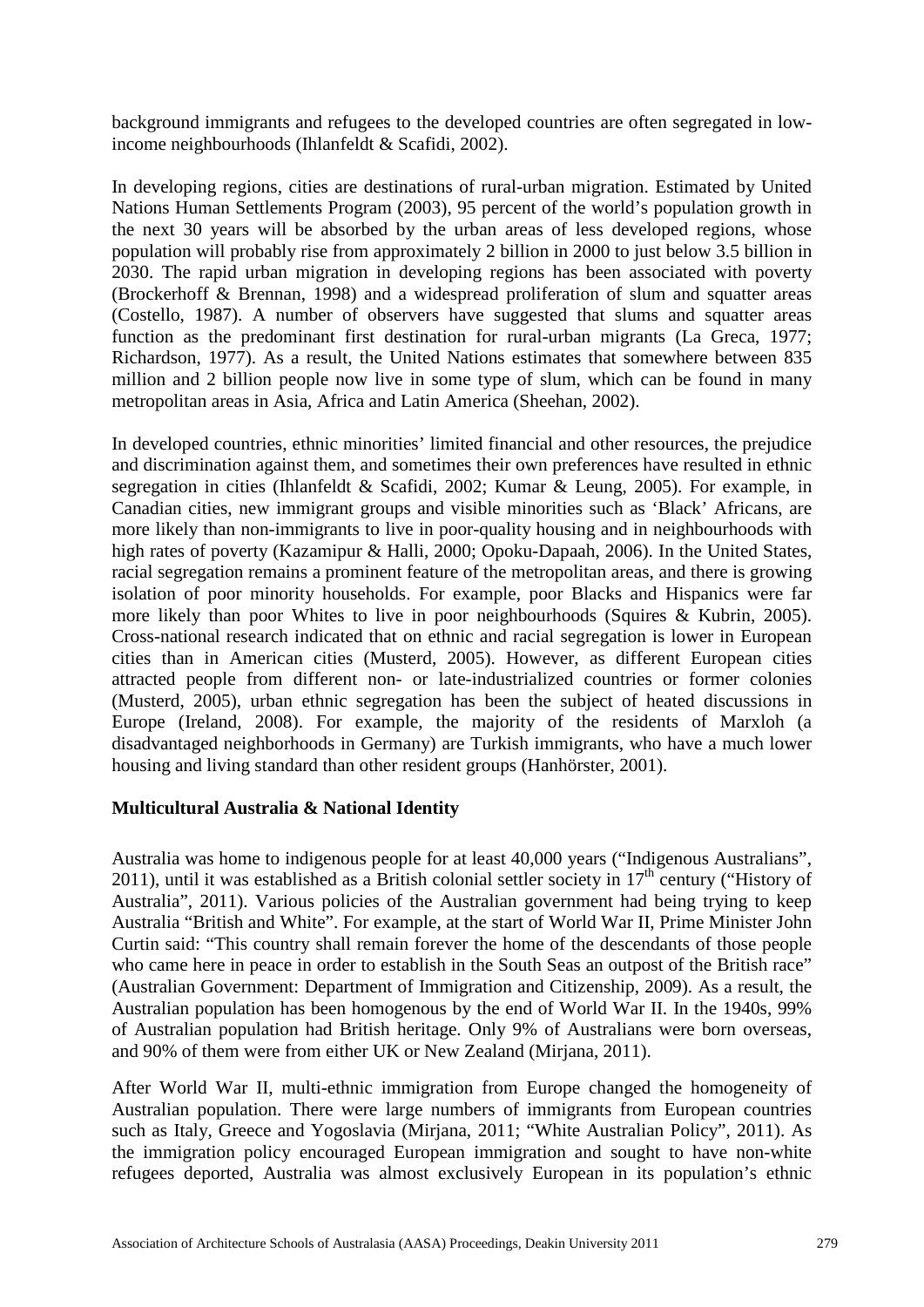origin (Poulsen, Johnston & Forrest, 2004). As late as the 1960, 51 percent of migrants to Australia were born in the UK and Ireland (Johnson, 2002). In 1971, approximately 87% of Australia's population was Anglo-Celtic in origin, and the majority of the non Anglo-Celtic ethnic population comprised southern, central and eastern Europeans (Poulsen, Johnston & Forrest, 2004).

After the ending of the White Australian policy and the removal of any ethnic criteria from the Immigration Act in 1973, the ethnic mix of Australian society has changed dramatically. Concurrently, a 'multi-cultural' policy was developed (Poulsen, Johnston & Forrest, 2004; "White Australia Policy", 2011). In the 1970s, most migrants arrived in Australia from South-East Asia. Then over the past decade, people from North-East Asia increased their representation from 1.7% in 2000 to 3.0% in 2010. Today's Australians speak over 260 languages and identify with more than 270 ancestries. According to United Nation's Trend in International Migration Stock, Australia had one of the highest proportions of overseas-born residents (27%), third highest behind Singapore (41%) and Hong Kong (39%) (Australian Bureau of Statistics, 2011).

According to Australia's Multicultural Policy (Australian Government: Department of Immigration and Citizenship, 2011), multiculturalism speaks for fairness and inclusion, and aims to enhance respect and support for cultural, religious and linguistic diversity. It embraces shared values and cultural traditions; and allows those who choose to call Australia home the right to practice and share their cultural traditions and languages within the law and free from discrimination. Some scholars have argued that Australian identity is now multicultural, for example,

'Today, Australia derive from more than 150 ethnic backgrounds…each wave [of immigration] extended the reach of our egalitarianism and tolerance, our understanding of what Australian democracy is…multiculturalism is not a threat to Australian identity and ethos – it is inseparate from it' (Keating, 1995, p. 31)

However, many Australians have a different attitude towards 'multiculturalism', linked to issues of cultural privilege and national identity (Dixson, 1999; Johnson, 2002). The Media continues to reinforce the 'white' Australian culture through their under-representation and misrepresentation of ethnic minorities (Ley & Murphy, 2001). The preferential position of the host society remains, through its culture, language, institutions and laws (Marden & Mercer, 1998). For example, in 1999, a National Multicultural advisory Council argued that:

'The British and Irish heritage, which includes our democratic system and institutions, our law, the English language, much of our humor and oftquoted distinctive values of the fair go, egalitarianism and mateship, together provide the foundation on which Australian multiculturalism has been built' (NMAC, 1999, p.4).

## **Australian Adolescence's Wellbeing: Comparing the Centre and Periphery Cultural Groups**

Studies that compare various well-being indicators between native and immigrant groups suggested relative harmony and lack of racial tension in the society. Unlike Europe and North America, the socio-economic and demographic profile of immigrants in Australia tend to be better educated, possesses a wider range of skills and enjoy higher overall levels of inclusion in mainstream society. Part of the explanation for this lies in the point system used in Australia to select applications for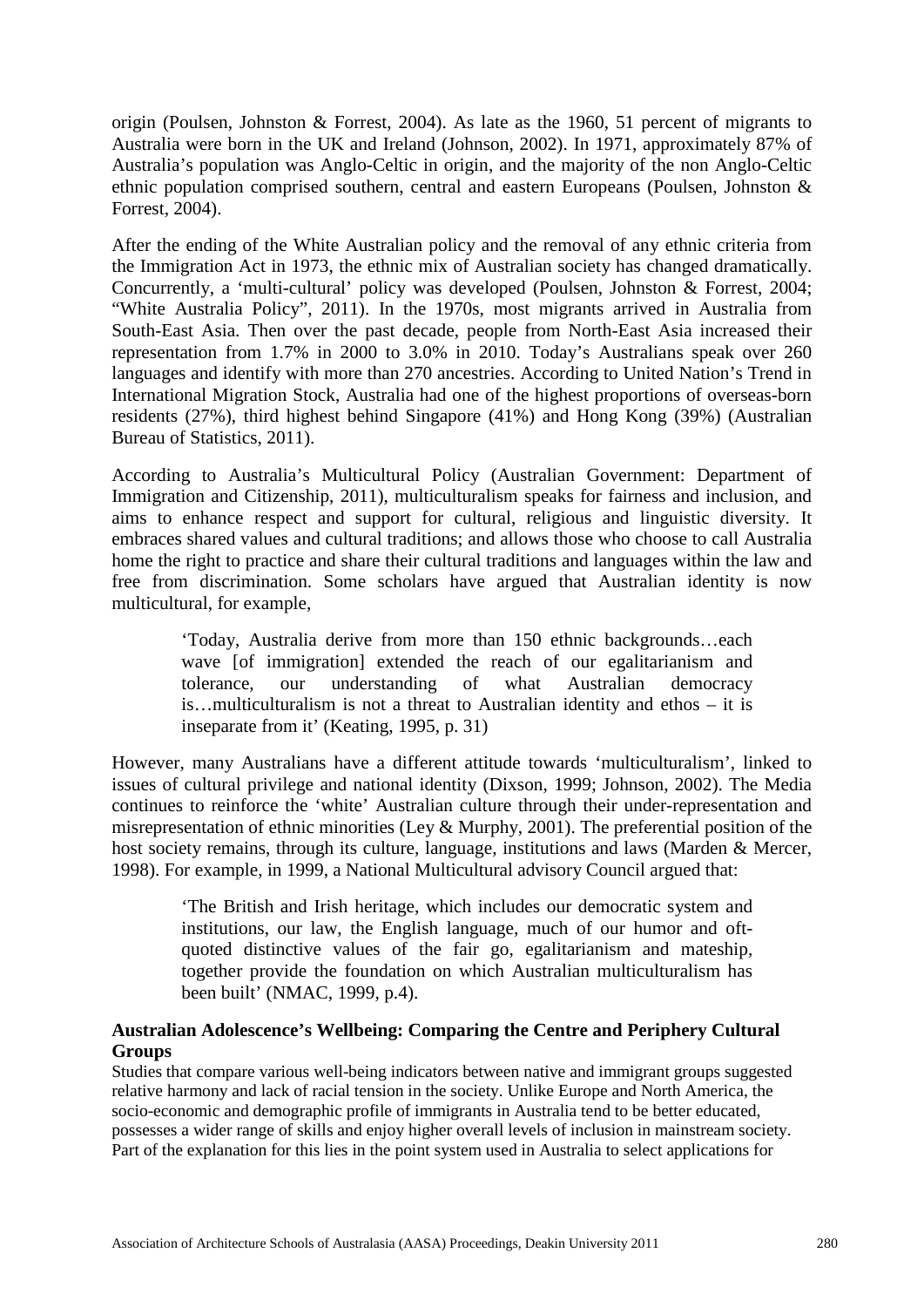immigration, which ensures that many successful applicants already enjoy relatively high levels of human capital upon arrival in Australia (Katz & Redmond, 2010).

Children younger than 18 years old represent around a quarter of the Australian population. They comprised 25% of the total population in 1997 and 23% in 2010. At June 2010 there were 5.1 million children aged 0-17 in Australia (Australian Bureau of Statistics, 1999, 2010). It is estimated that around one third of the children in Australia were born overseas or have at least one parent who was born overseas. According to a systematic review of Katz and Redmond (2010), immigrant children's wellbeing in Australia differs somewhat from other countries. The wellbeing of migrant children appears to be relatively good compared to the general Australian population and migrants in other countries. The migrant children do as well as or better than native-born Australian children in various dimensions of well-being, including physical and mental health, education and participation in the labour market. In many dimensions, outcome indicators among children with English- or non-English-speaking backgrounds are similar. In addition, even the most disadvantaged immigrant groups do relatively well on some measures and immigrant children generally tend to fare reasonably well (Katz & Redmond, 2010).

Although the overall picture of immigrant children's well-being is satisfactory in Australia, children from certain cultural groups face difficulties such as discrimination, racism, trauma of separation from the cultural and social networks of their countries of origin, and challenges to adjusting to the Australian culture and lifestyle (Katz & Redmond, 2010). For example, In Australian universities, Asian international students are experiencing discriminations from domestic students in that they are perceived to be less "trustworthy" (Guillen  $\&$  Ji, In press). In addition, there are many evidences showing that indigenous Australian children and Torres Strait Island children are discriminated by the mainstream society. White adolescents acknowledge the existence of racism against indigenous Australians and recognize their own privileged "white" position (Hatchell, 2004).

## **Research Questions**

There are studies indicating that immigrant children's wellbeing is satisfactory in Australia, however, children from certain cultural groups face difficulties such as discrimination and racism (Katz & Redmond, 2010). Although Australia has embraced 'multiculturalism' for over 30 years, there are critiques of Australian multiculturalism in that some scholars believe that the 'ethnic others' are still considered by the government and the Anglo-Celtic majority as the passive objects of policies designed to benefit that majority (Hage, 1998). There is a suggested power imbalance between the Anglo-Celtic majority and ethnic others, and this power imbalance should be reflected in the urban space inequity. As previous studies on children's wellbeing haven't looked at urban space inequity, this study sets out to fill this gap.

In order to fill the gap in the literature, this study sets out to investigate the relationship between cultural identity and urban space. Using adolescents in Sydney as the participants, the research question of this study is: How is Australian adolescents' cultural identities relate to their neighbourhood environment?

#### **METHODS**

#### **Research Design, Instrument & Participants**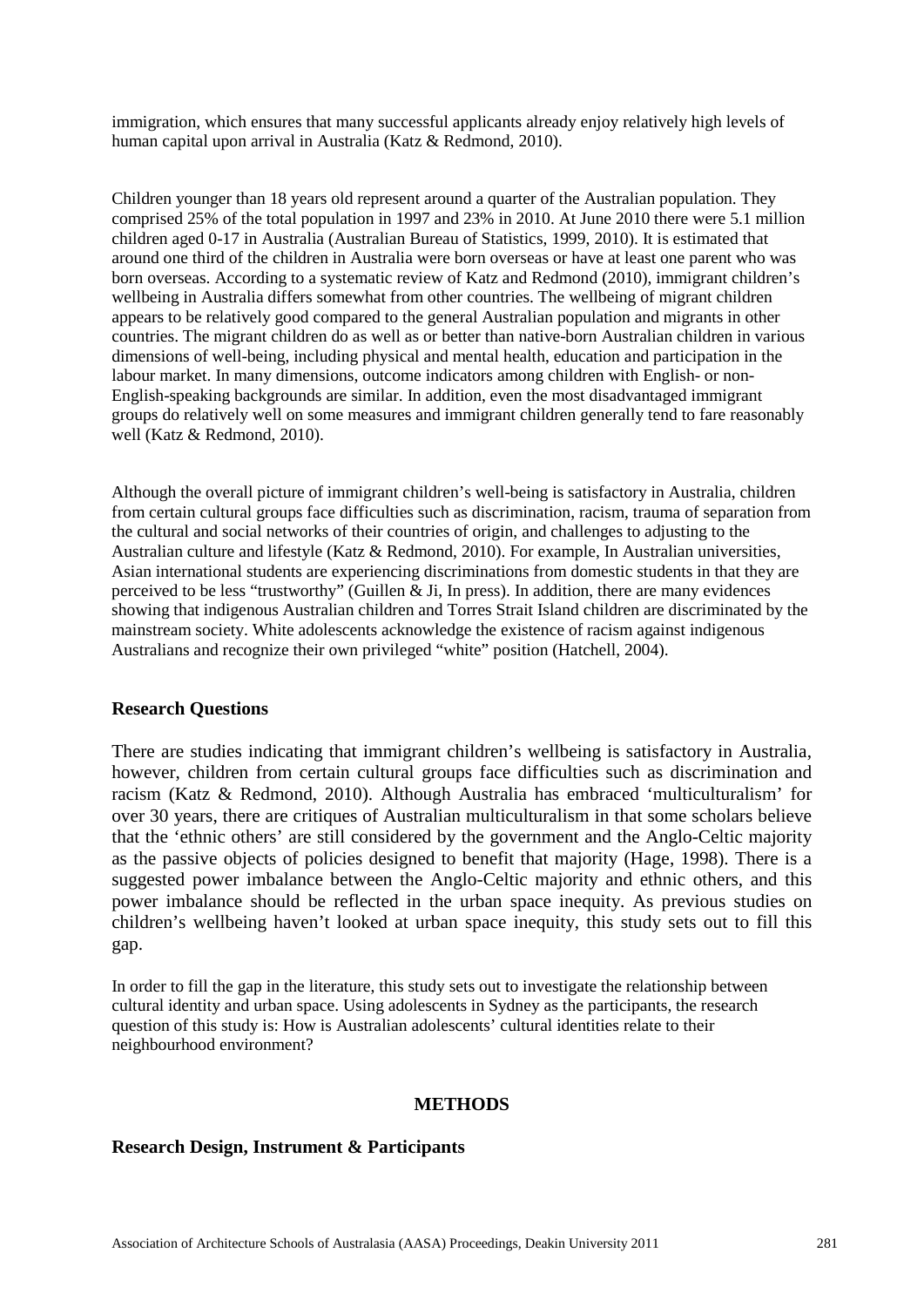This research is designed as a survey study, and Sydney was chosen as the research site. Sydney is the state capital of New South Wales, and has a population of approximately 4.1 million (Australian Bureau of Statistics, 2007). Over 30 years ago, Sydney, like the rest of Australia, was almost exclusively European in its population's ethnic origins (Poulsen, Johnston & Forrest, 2004). In recent years, it has attracted around 40 percent of Australia's immigrants (Burley, 1999). First- and secondgeneration immigrants comprised over 50 percent of Sydney's total population, and the majority of the first-generation immigrants are from non-English-speaking background countries (Burley, 1999). Sydney is one of the most multi-cultural cities in the world, with its residents coming from about 140 different ethnic groups. In some areas of the city, more than 50% of the people over the age of five speak a language other than English at home. In some schools such as Campsie High School, up to 95% of the students are from a non-English speaking background (Tsang, 1995).

A self-administered questionnaire was designed to collect data. The respondent's cultural identity was evaluated by an open-ended question on "cultural background". Neighbourhood environment was assessed using a 20-item scale of children's neighbourhood socio-physical environment. The scale was largely based on a pilot study that conducted prior to this project. All the items in the scale were developed from both the literature review and the interviews with children and young people. Each item was judged on a five-point Likert scale (range from '*strongly disagree'* to '*strongly agree'*).

High schools in Sydney were approached by phone calls and letters, and nine schools were willing to participate in accordance with the research requirements. There were 249 copies of questionnaires distributed in these nine schools and 166 were returned, achieving a response rate of 66.7%. There were 85 boys and 80 girls (one respondent did not report the gender information). The school year of these respondents ranged from Year 7 to Year 12, and the majority (N=127) of the respondents were in Year 11 and Year 12. They lived in 95 suburbs such as Ashfield, Lane Cove West and Ryde.

## **Data Analysis**

*Exploratory Factor Analysis.* After data cleaning (deleting two items with large numbers of missing data and deleting outliers), there were 18 items and 361 cases. An exploratory factor analysis (principal factor extraction) with varimax rotation was conducted allowing for corrections among factors. Evaluation of eigenvalues greater than 1.0 suggested five factors. An inspection of the scree plot revealed a break after the fourth factor, however, indicated a four-factor solution. Within these factors, individual items were retained if their loading was greater than .45. Items were eliminated if an item's loading was greater than .30 for more than one factor. All remaining 12 items load strongly on their factor. The initial eigenvalues of these factors were 3.98, 2.64, 1.50 and 1.34. The variance accounted for by these factors was respectively 22.11, 14.66, 8.35, and 7.46 for a proportion of 52.58 of the total variance. After that, each factor was given a descriptive label. Factor one included items that were primarily related to 'Location & Convenience', factor two towards 'Neighbours', factor three towards 'Vegetation & Facilities', and factor four towards 'Route to School'. Factor scores were then calculated through SPSS Compute, summing scores of the items loaded on each factor. The variances accounted by the factors revealed that Location & Convenience was the most important factor in children's assessment of their neighbourhood environment, followed by Neighbours.

#### **RESULTS**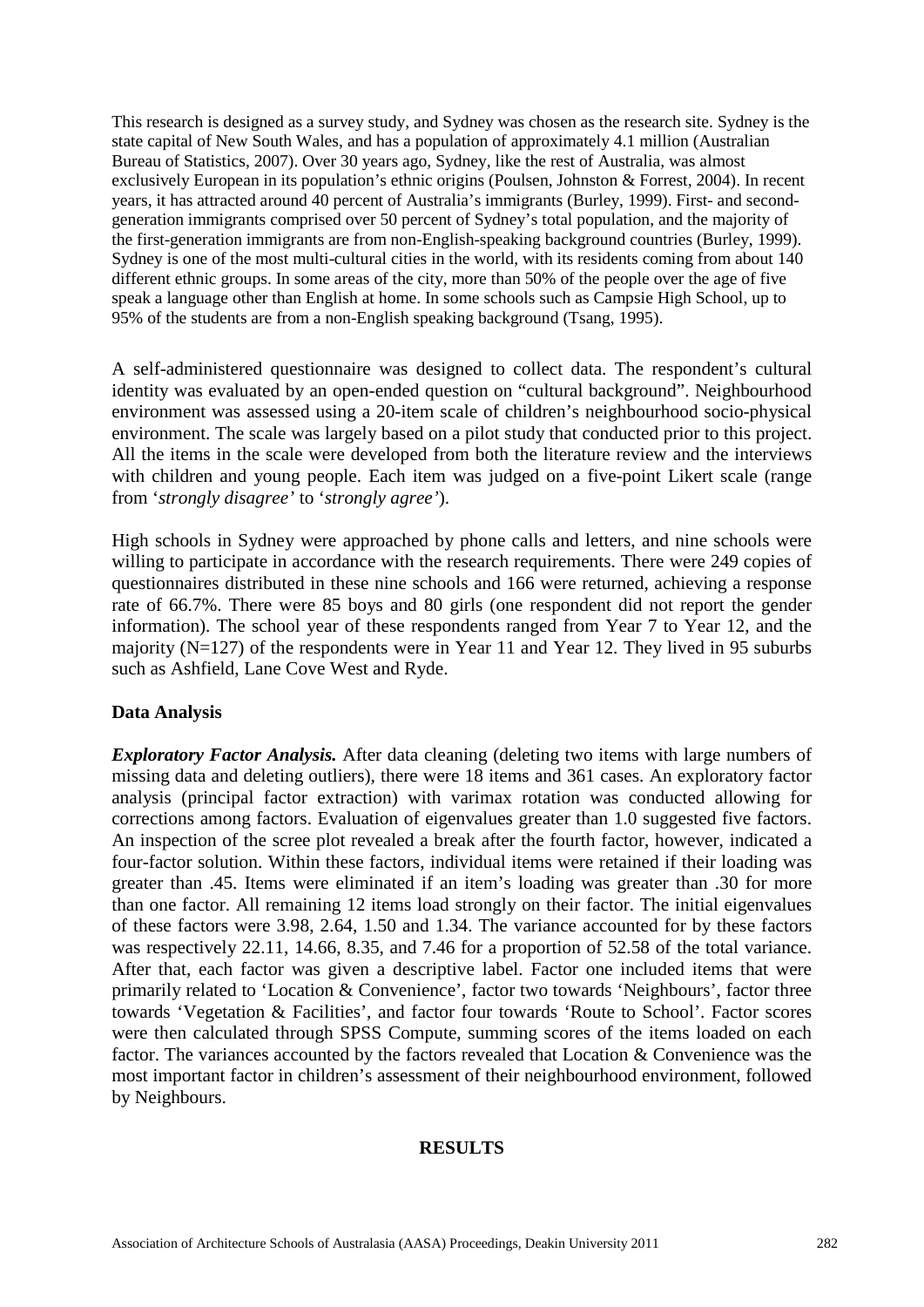*Cultural Identity.* Not surprisingly, adolescents' answers to the question "cultural background" had a great variety. There were 67 different answers, such as "mixed", "Chinese", "Anglo Saxon", "Arabic" and "English/Philippino" (Figure 1). There is no universally accepted breakdown of the population by ethnicity or background. The ethnical, linguistic, country and regional categories used to classify population are not used clearly and consistently among research projects conducted in Australia. Some widely adopted categories include Migrant, Non-English speaking background, Language Other Than English, Culturally and linguistically diverse, and country and region of origin (Katz & Redmond, 2010). Drawing on the literature of acculturation, and in light of a study on the structure of cultural identity in an ethnically diverse sample of American young people (Schwartz, Zamboanga, Rodriguez, & Wang, 2007), this study divided the respondents into three groups: Australian cultural identity, Heritage cultural identity, and Biculturalism (Figure 1).

Adolescents in the Australian cultural identity group identified themselves as 'Australian' and 'Aussie', or they referred their cultural background as 'English', 'Anglo-Saxon', etc (Figure 1). These adolescents came from the majority, main-stream Australian culture. Adolescents in Heritage cultural group identified themselves as member of a specific ethnic group (e.g., Chinese, Lebanese, or Italy). They are the ethnic minority adolescents who chose to retain their heritage cultural values. Adolescents in Biculturalism group identified themselves as coming from mixed cultural background (e.g., English/Arab). These adolescents adopted Australian cultural ideas while at the same time retain some of their heritage cultural ideals and behaviours (Schwartz, et al., 2007).

## **ANOVA**

In order to find the differences on the neighbourhood environment scores between the three cultural groups, analysis of variance was performed. As there are low correlations between the four neighbourhood environment factors, it was not suitable to run Multivariate analysis of variance (MANOVA). Therefore, four separate univariate analysis of variance (ANOVA) was run for each of the four dependent variables. In order to meet the assumptions for ANOVA, 14 univariate outliers (Pallant, 2007) were deleted (no multivariate outliers were identified). After that, there were 147 cases remaining in the data set.

The mean score on the Vegetation & Facilities was significantly different between the cultural groups (p<.05). Children from Heritage cultural group recorded significantly lower score (2.90) than the Australian cultural group (3.73) ( $p<0.05$ ) and Biculturalism group (4.20)  $(p<.05)$ . More specifically, significant difference was found on the item 'the vegetation in my neighbourhood is good' (p<.05) and 'my neighbourhood has sports and exercise facilities' (p<.05). Adolescents from Heritage cultural group reported significantly lower score on 'the vegetation in my neighbourhood is good' than Biculturalism group  $(p<.05)$ ; and significantly lower score on 'my neighbourhood has sports and exercise facilities' than Australian cultural group ( $p<.05$ ).

No significant difference was found on the mean score of Location & Convenience between the three cultural groups. However, children from Australian cultural identity group recorded higher score (5.27) than other two cultural groups (4.36 and 4.66) (Table 2). An ANOVA inspection on each of the four items in this factor did not reveal any significant differences between groups. Similar patterns can be found in the other two neighbourhood environment factors: Neighbours and Route to School, in that although no significant difference on the mean score was found, adolescents from Australian cultural group scored higher than the other two groups (Table 1).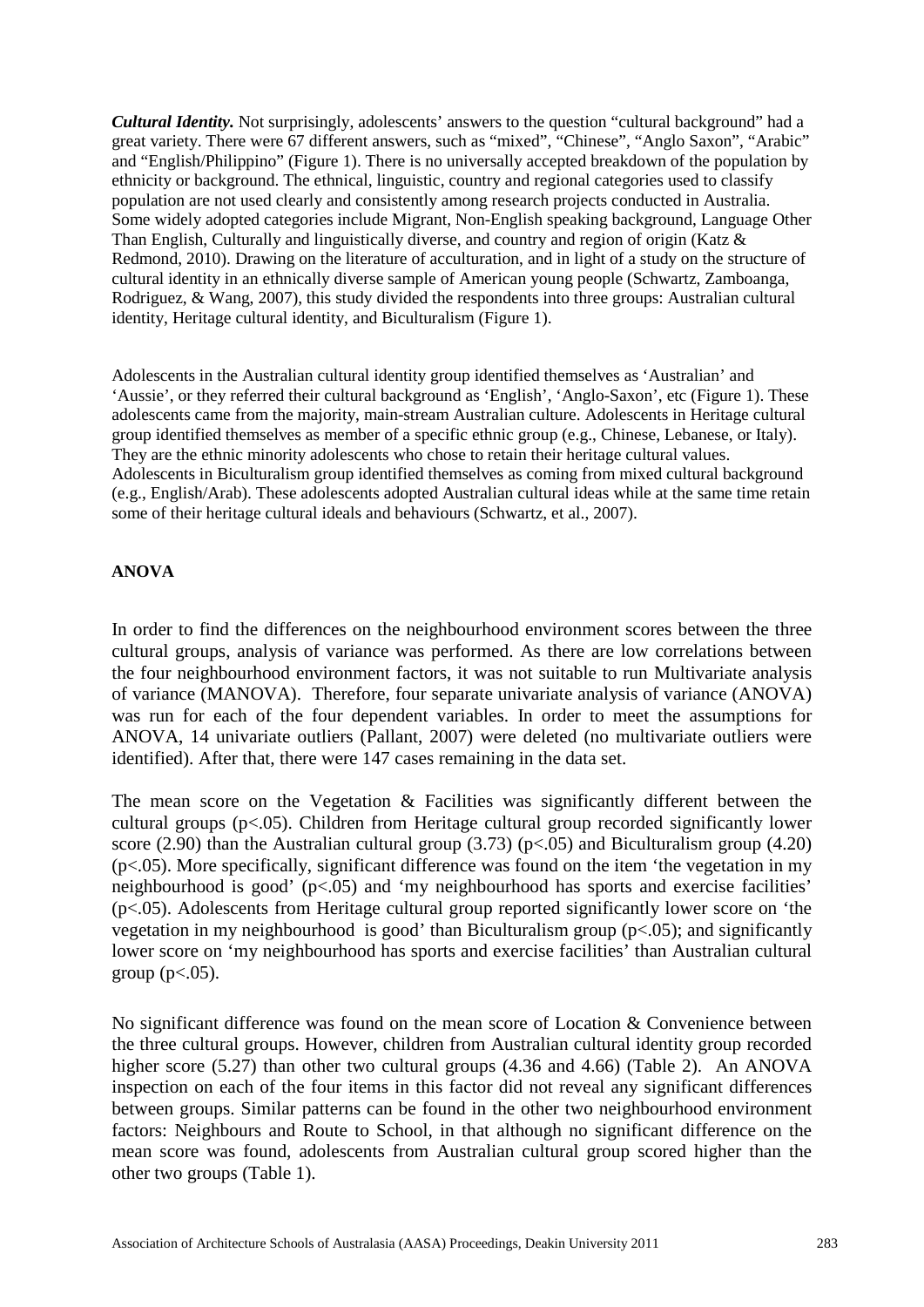

Heritage Cultural Identity (58; 36.0%)

Figure 1: Respondents were divided into three cultural groups

## **DISCUSSION**

This study has two major findings. First, Australia is a multicultural society and adolescents in Australia identified themselves as coming from a variety of cultural backgrounds. The 166 respondents of this study provided 67 different answers on the question 'cultural background'. Among the respondents, 80 (48.2%) identified themselves as Australians (English, Australia, Aussie, English Australian, etc); 58 (35.0%) identified themselves as coming from a specific ethnic group (Asian, Chinese, Italian, etc); and 23 (13.9%) identified themselves as Australian of a specific cultural background (e.g., Australian/Aboriginal, Chinese Australian, English/Arab, etc).

No significant difference was found on the two most important neighbourhood environment factors: Location & Convenience, and Neighbours. This finding is consistent with the literature, in that the overall wellbeing of immigrant children and young people in Australia is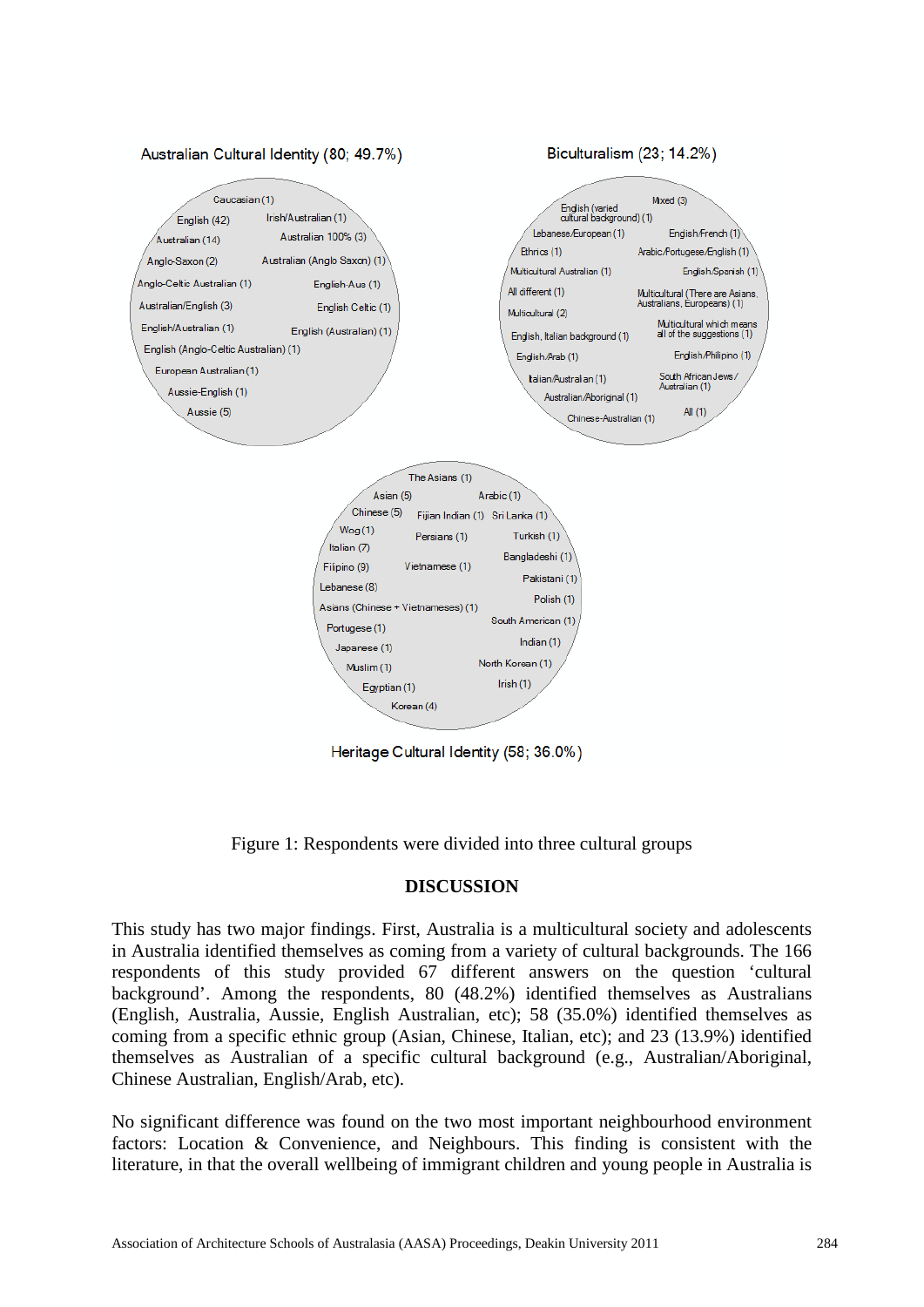satisfactory (Katz & Redmond, 2010). In addition, no significant difference was found on the factor Route to School, which might suggest the overall satisfactory condition of Australian suburbs.



Table 1: Means plot showing cultural differences on the four neighbourhood environment factors

However, Adolescents from Heritage cultural group scored significantly lower on the factor Vegetation & Facilities and they reported significantly lower score on the item 'the vegetation in my neighbourhood is good' and 'my neighbourhood has sports and exercise facilities'. In addition, although the difference was not significant, adolescents from Australian cultural identity group scored higher than Heritage cultural identity groups on all of the neighbourhood environment factors. This finding suggests that certain degrees of power and spatial inequity between main-stream cultural groups and ethnic minority groups still exist in Australia.

#### **REFERENCES**

Australian Bureau of Statistics (1999). Children, Australia: A Social Report. *4119.0*. Retrieved from http://www.abs.gov.au/ausstats/abs@.nsf/mf/4119.0

Australian Bureau of Statistics (2007). 2006 Census QuickStats: Sydney (Statistical Division) Retrieved 3rd October, 2008, from http://www.censusdata.abs.gov.au/ABSNavigation/prenav/

http://www.censusdata.abs.gov.au/ABSNavigation/prenav/ProductSelect?action=104& newproducttype=QuickStats

Australian Bureau of Statistics (2010). Population by Age and Sex, Australian State and Territories, Jun 2010. Retrieved from http://www.abs.gov.au/AUSSTATS/abs@.nsf/DetailsPage/3201.0Jun%202010?OpenD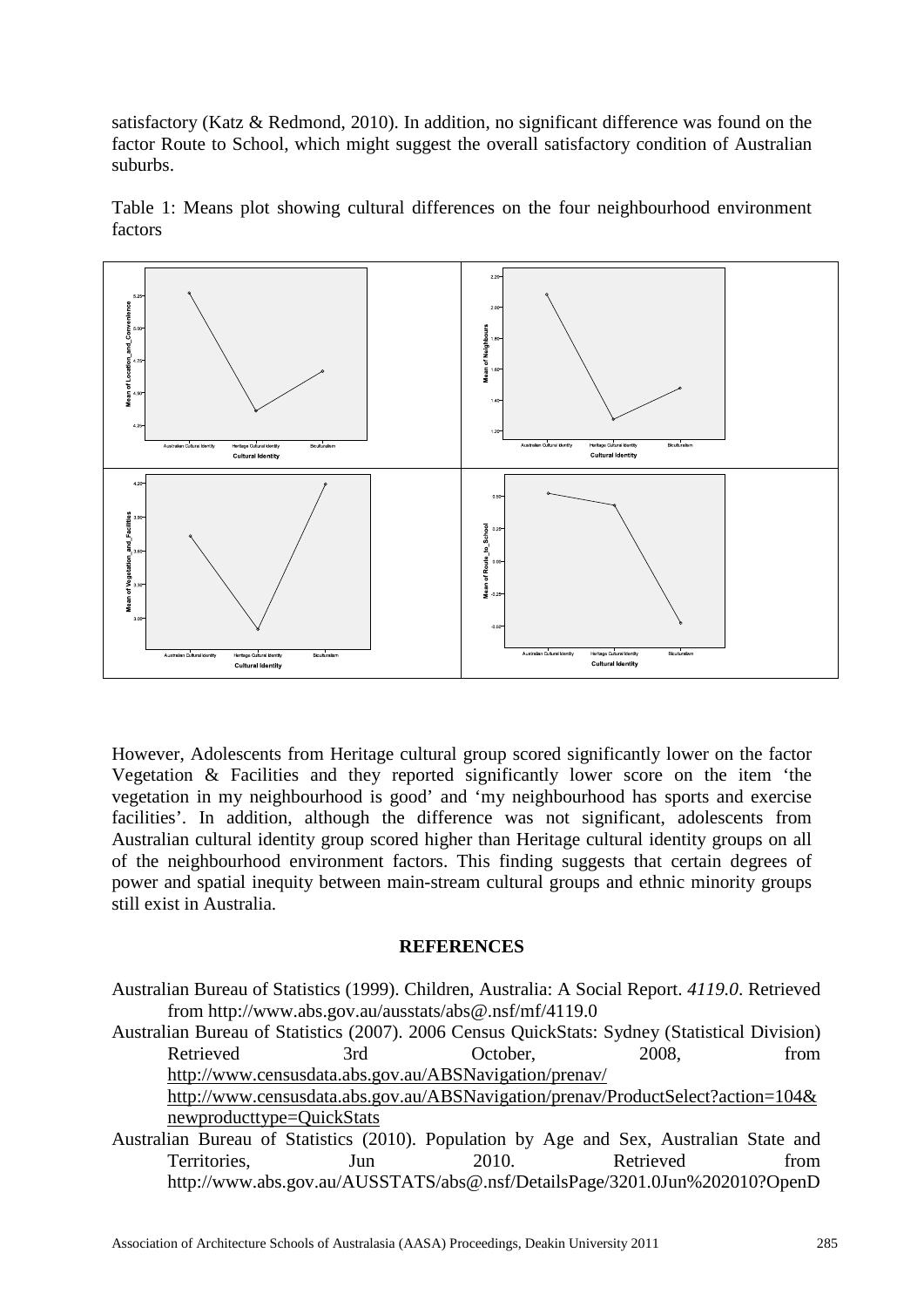ocument

- Australian Bureau of Statistics (2011). Migration, Australia, 2009-10. *3412.0*. Retrieved from http://www.abs.gov.au/ausstats/abs@.nsf/Products/A6B6AC80B29DE8F3CA2578B00 0119758?opendocument
- Australian Goverenment: Department of Immigration and Citizenship (2009). Abolition of the 'White Australia' Policy. Retrieved 15th September, 2011, from http://www.immi.gov.au/media/fact-sheets/08abolition.htm
- Australian Goverenment: Department of Immigration and Citizenship (2011). The people of Australia: Australia's multicultural policy. Retrieved from http://www.immi.gov.au/media/publications/multicultural/pdf\_doc/people-of-australiamulticultural-policy-booklet.pdf
- Brokerhoff, M., & Brennan, E. (1998). The poverty of cities in developing regions. *Population and Development Review, 24*(1), 75-114.
- Burnley, I. (1999). Levels of immigrant residential concentration in Sydney and their relationship with disadvantage. *Urban Studies, 36*(8), 1295-1315.
- Costello, M. A. (1987). Slums and squatter areas as entrepots for rural-urban migrants in a less developed society. *Social Forces, 66*(2), 427-445.
- Dixson, M. (1999). *The imaginary Australian: Anglo-Celts and Identity - 1788 to the Present*. Sydney: University of New South Wales Press.
- Elden, S., & Crampton, J. W. (2007). Introduction: Space, knowledge and power: Foucault and geography. In J. W. Crampton & S. Elden (Eds.), *Space, knowledge and Power: Foucault and geography*. Burlington, VT: Ashgate Publishing Company.
- Foucault, M. (1984). Space, knowledge, and power. In P. Rainbow (Ed.), *The Foucault Reader* (pp. 273-289). New York: Pantheon Books.
- Guillen, P., & Ji, D. (In press). Trust, discrimination and acculturation: Experimental evidence on Asian international and Australian domestic university students. *The Journal of Socio-Economics*.
- Hage, G. (1998). *White Nation: Fantasies of White supremacy in a multicultural society*. Annandale, NSW: Pluto Press.
- Hanhörster, H. (2001). Whose neighbourhood is it? Ethnic diversity in urban spaces in Germany. *GeoJournal, 51*(4), 329-338.
- Hatchell, H. (2004). Privilege of whiteness: Adolescent male studnets' resistance to racism in an Australian classroom. *Race Ethnicity and Education, 7*(2), 99-114.
- History of Australia (2011). *Wikipedia: The free encyclopedia.* Retrieved 15th September 2011, 2011, from

http://en.wikipedia.org/wiki/History\_of\_Australia#Early\_European\_explorers

- Ihlanfeldt, K. R. (2002). Black self-segregation as a cause of housing segregation: Evidence from the multi-city study of urban inequity. *Urban Economics, 51*(2), 366-390.
- Indigenous Australians (2011). *Wikipedia: The free encyclopedia.* Retrieved 14th September 2011, 2011, from http://en.wikipedia.org/wiki/Indigenous\_Australians
- Ireland, P. (2008). Comparing responses to ethnic segregation in urban Europe. *Urban Studies, 45*(7), 1333-1358.
- Jaffe, R., & Sanderse, J. (2009). Surinamese Maroons as reggae artistes: Music, marginality and urban space. *Ethnic and Racial Studies, 33*(9), 1561-1579.
- Johnson, C. (2002). The dilemmas of ethnic privilege: A comparison of constructions of 'British', 'English' and 'Anglo-Celtic' identity in contemporary British and Australian political discourse. *Ethnicities, 2*(2), 163-188.
- Katz, I., & Redmond, G. (In press). Review of the circumstances among children in immigrant families in Australia. *Child Indicators Research*.